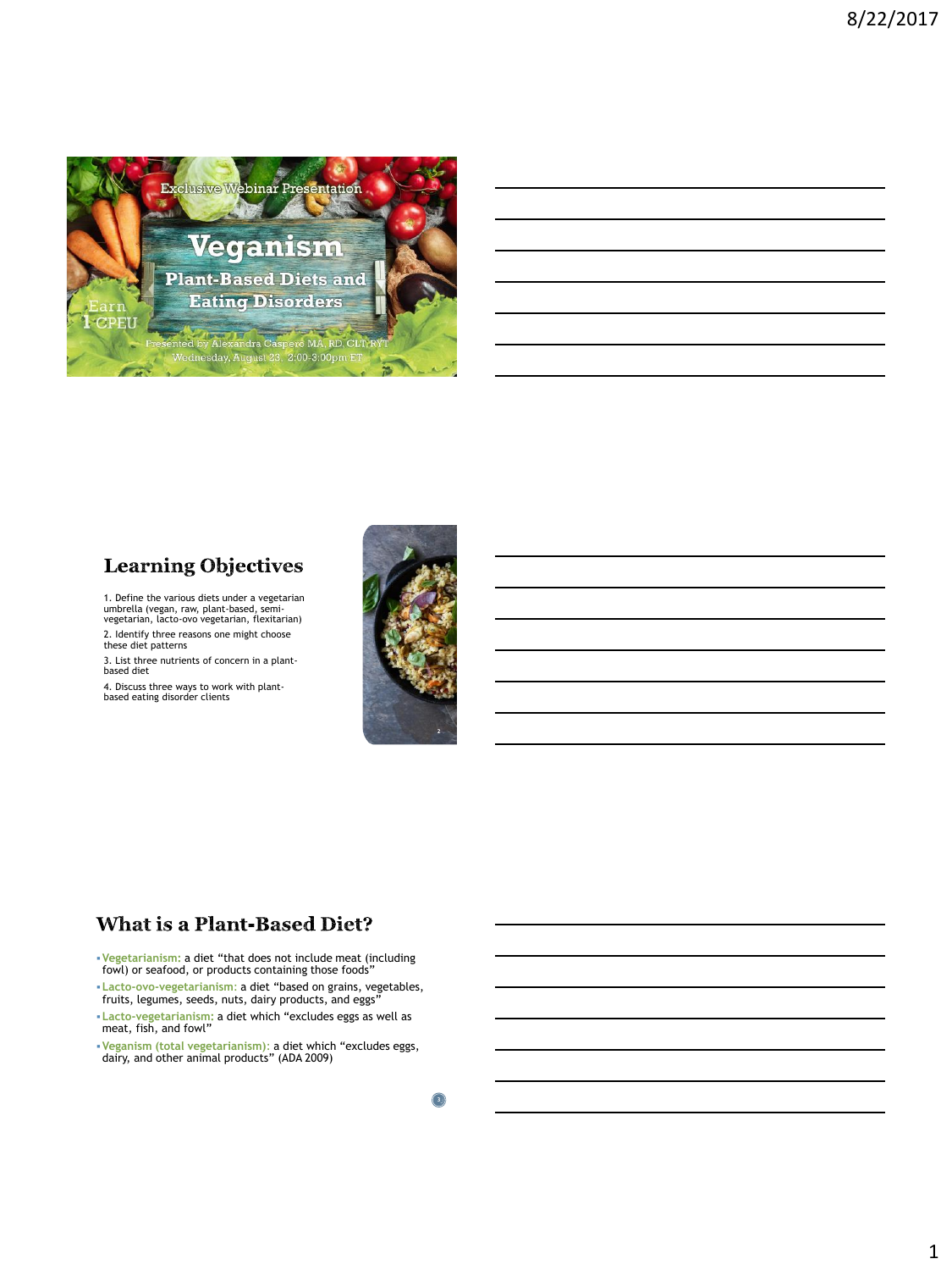### **What is a Plant-Based Diet?**

- **Pescatarian:** does not include meat (including fowl) but does contain seafood
- **Flexitarian:** Eats all foods, but 'wakes up with the intention of being vegetarian'
- **Meat Minimalist:** Conscious effort to reduce animal protein intake
- **Plant-Based:** diet based on foods derived from plants, including vegetables, whole grains, legumes and fruits, but with few or no animal products.
- **Raw:** uncooked, unprocessed, mostly organic foods. Some eat unpasteurized<br>dairy foods, raw eggs, meat, and fish. Your food can be cold or even a little<br>bit warm, as long as it doesn't go above 118 degrees.
- **Raw Vegan:** does not include raw eggs, meat, fish or dairy-products.

**4**

#### Why do People Choose These Diets?

- Ethical (non-violence)
- Ethical (food production)
- **Environmental**
- Religious
- Health
- Economic

## **Eating Disorder Overlap**

- **Orthorexia Nervosa**: "an unhealthy obsession with otherwise healthy eating. Literally means 'fixation on righteous eating'. Orthorexia [can] start out as an innocent attempt to eat more healthfully, but orthorexics become fixated on food quality and purity" (Kratina 2016).
- **\* Anorexia Nervosa:** "an eating disorder characterized by weight loss,<br>difficulties maintaining appropriate body weight or height, age, and<br>stature, and in many individuals, distorted body image. People with<br>anorexia gene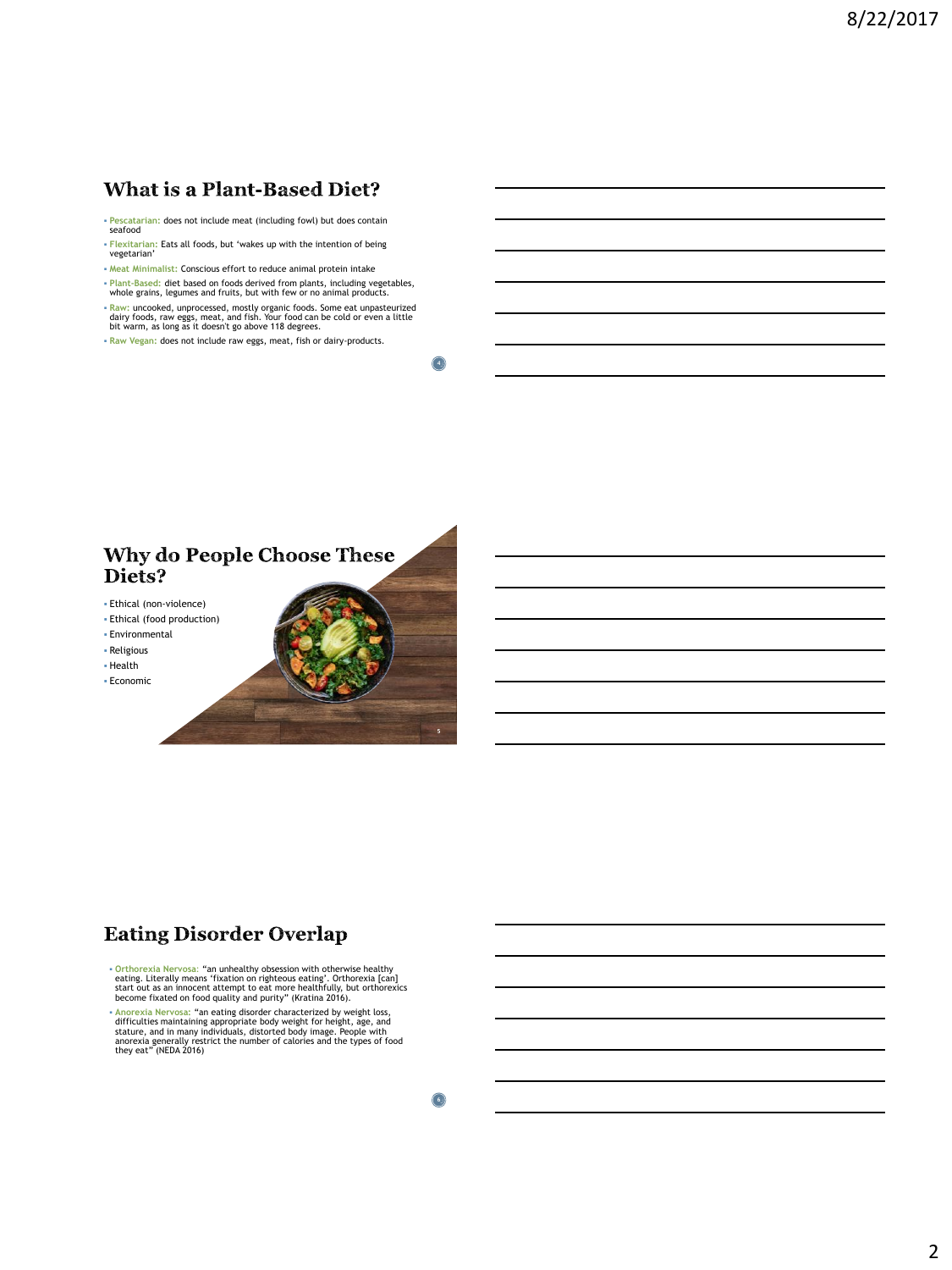#### **Overview of the Current Research**

- Can you follow a plant-based diet and recover from an eating disorder?
- Traditional dogma says no
- A study by Bardone-Cone et. al (2012) "found that nearly half of their participants with a history of disordered eating reported following a vegetarian diet at some point and cited weight control as a primary reason for this choice" (Barnett et. al. 2016).
- "Food rules", restrictive eating behaviors, and special diets may mask eating disorders by making social acceptable exclusions (pescatarian, vegan, paleo, gluten-free, etc.) (Barnett et. al. 2016)

**7**

#### On the Other Hand...

- A study by Timko, Hormes & Chubski (2012) "found that semivegetarians, as opposed to 'true' vegetarians, were more likely to report a disordered relationship with food" (Barnett et. al. 2016).
- The study done by Barnett et. al (2016) "suggests that even if highly engaged alternative food network (AFN) consumers are "obsessed" with healthy and pure foods, this preoccupation may not manifest in disordered eating
- Environmental and animal welfare concerns are prominent motivating factors for adopting a vegetarian diet (Bardone-Cone et. al. 2012; Fox & Ward 2008; Barnett et. al. 2016)



**8**



#### **Restrained Eating & Vegetarianism** in College Females (Appetite 2011)

- College-age women filled out questionnaires about their eating behavior and their attitudes toward food.
- The women were classified as vegetarian (including vegan), pesco-vegetarian, semi-vegetarian (no red meat), flexitarian (limited red meat), and omnivore.
- Semi-vegetarians and flexitarians showed more restrained eating behavior compared to both the omnivores *and* the vegetarians.
- The *more* restricted their diets -- the fewer animal products they ate—the *less* likely they were to show signs of disordered eating.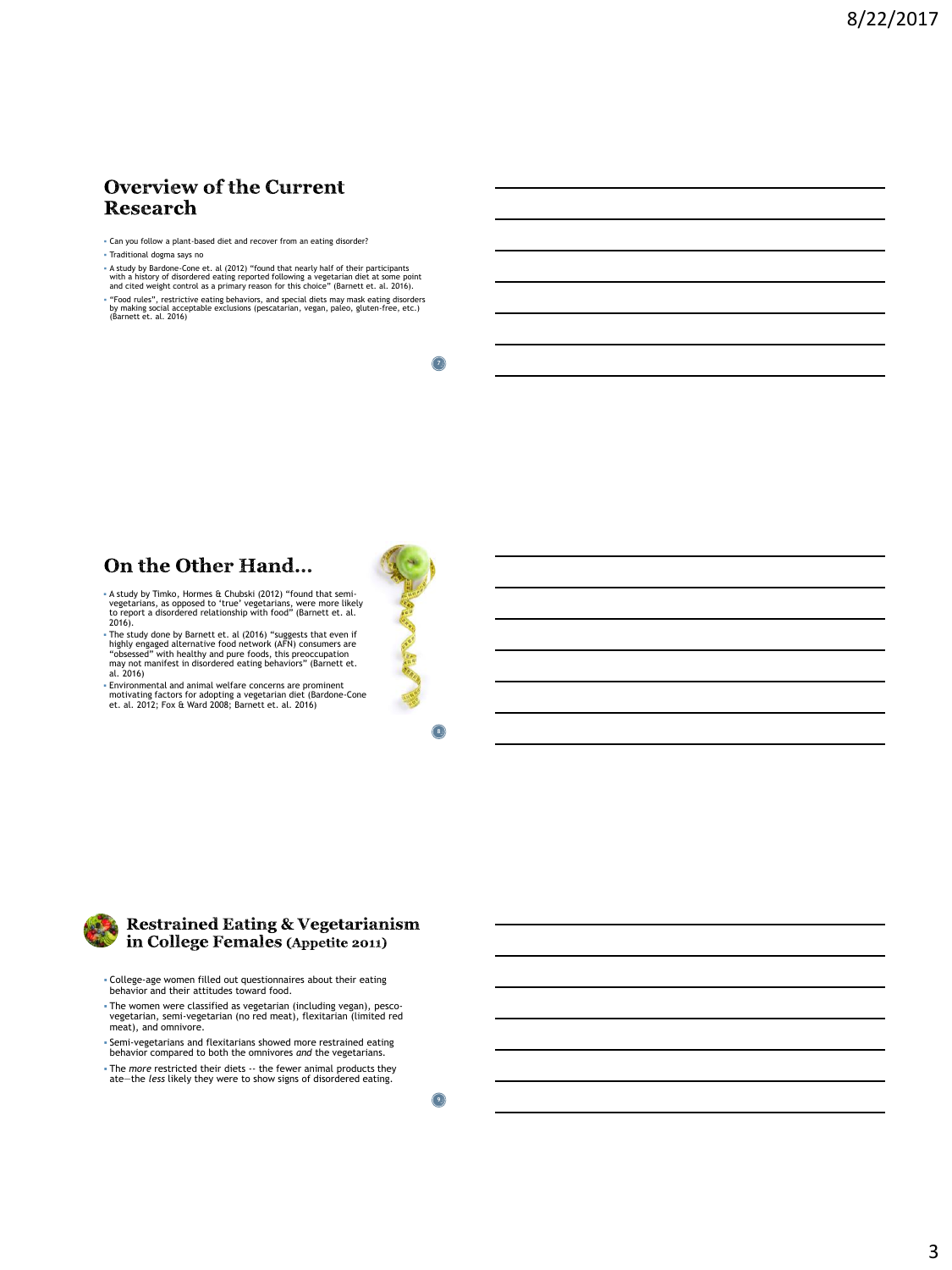#### **Weight Control and Vegetarian Diets**

- August 2012 issue of the Journal of the Academy of Nutrition and Dietetics on weight control and vegetarian diets.
- Women with a history of disordered eating are more likely to have been vegetarian for weight control reasons than women who had never had an eating disorder.
- Those who use vegetarianism as a way of reducing calories are more likely to experience disordered eating patterns compared to those who adopt vegetarian diets for other reasons.
- Vegetarian, especially vegan diets, are often promoted as a way to lose weight



#### **How Do We Counsel These Clients?**

#### ▪ 2009 ADA position statement

**"It** *is the position of the American Dietetic Association that appropriately planned vegetarian diets, including total vegetarian or vegan diets, are healthful, nutritionally adequate, and may provide health benefits in the prevention and treatment of certain diseases. Well-planned vegetarian diets are appropriate for individuals during all stages of the life cycle, including pregnancy, lactation, infancy, childhood, and adolescence, and for athletes"*

**11**



#### **Focus on Nutrients, Not Foods**

▪ Adequate in certain nutrients, but lower in others (ADA 2009)

**"Vegetarian diets tend to be lower in saturated fat and cholesterol, and have higher levels of dietary fiber, magnesium and potassium, vitamins C and E, folate, carotenoids, flavonoids, and other phytochemicals. These nutritional differences may explain some of the health advantages of those following a varied, balanced vegetarian diet. However, vegans and some other vegetarians may have lower intakes of vitamin B12, calcium, vitamin D, zinc, and long-chain n-3 fatty acids"**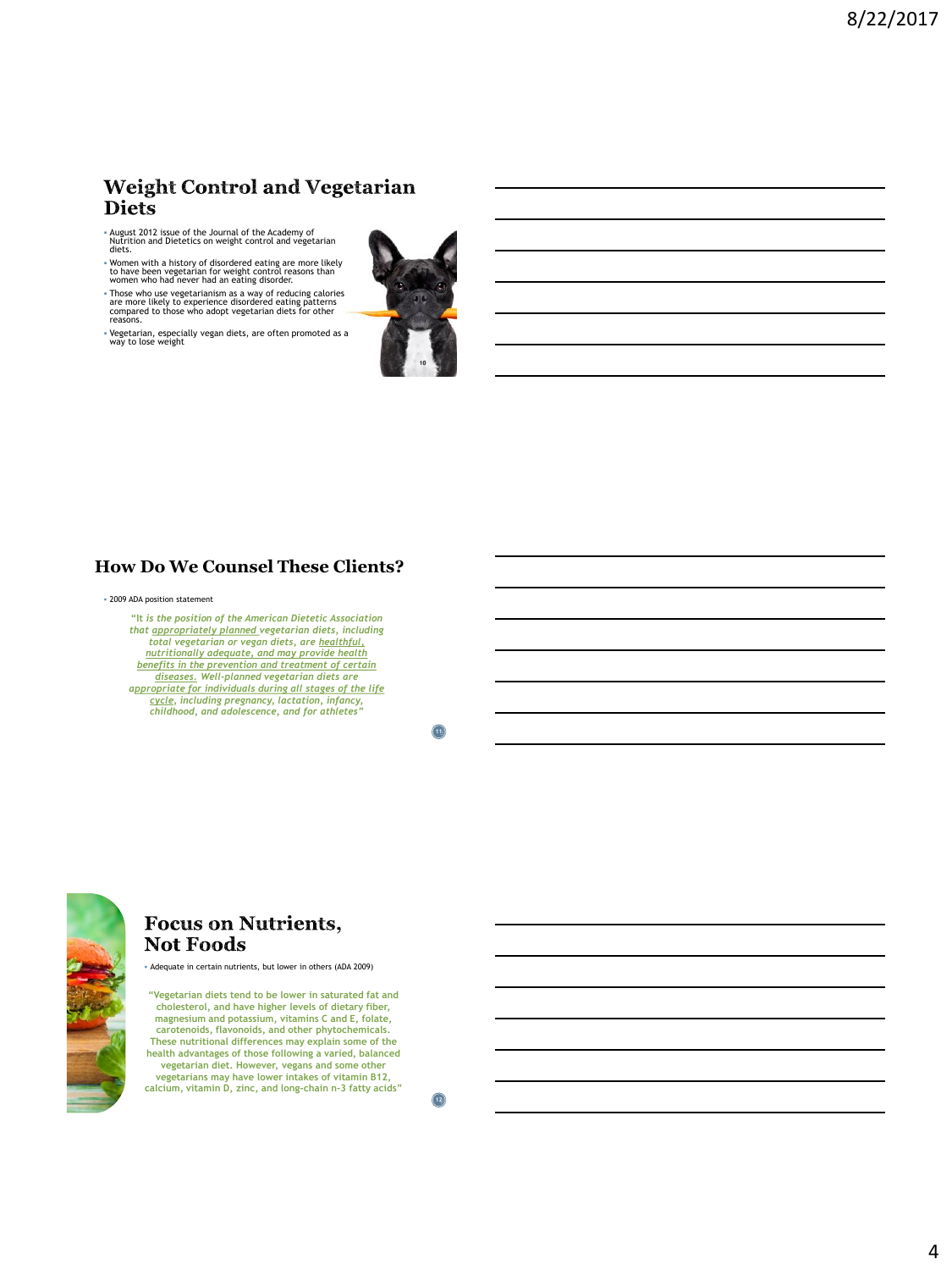## **Nutrients To Be Conscious Of:**

▪Protein

- ▪Vitamin B12
- ▪Vitamin D
- ▪Calcium ▪ Iodine
- 
- ▪Omega-3 fatty acids

#### **Sources & Nutrients**



**14**

**13**

#### **Sources & Nutrients**

| <b>Nutrient</b>        | Source                                                                                                                        |
|------------------------|-------------------------------------------------------------------------------------------------------------------------------|
| lodine                 | Seaweed, grains, milk, yogurt, cheese, eggs, salt (iodine fortified), soy<br>milk                                             |
| Omega-3 Fatty<br>Acids | Flax seed, chia seed, hemp, walnuts, green leafy vegetables, algae<br>supplements, oils (canola, soybean, flaxseed) edamame   |
| Iron                   | beans, soyfoods, nuts, seeds, winter squashes, dark leafy green<br>vegetables, dried fruits, oatmeal, guinoa and pearl barley |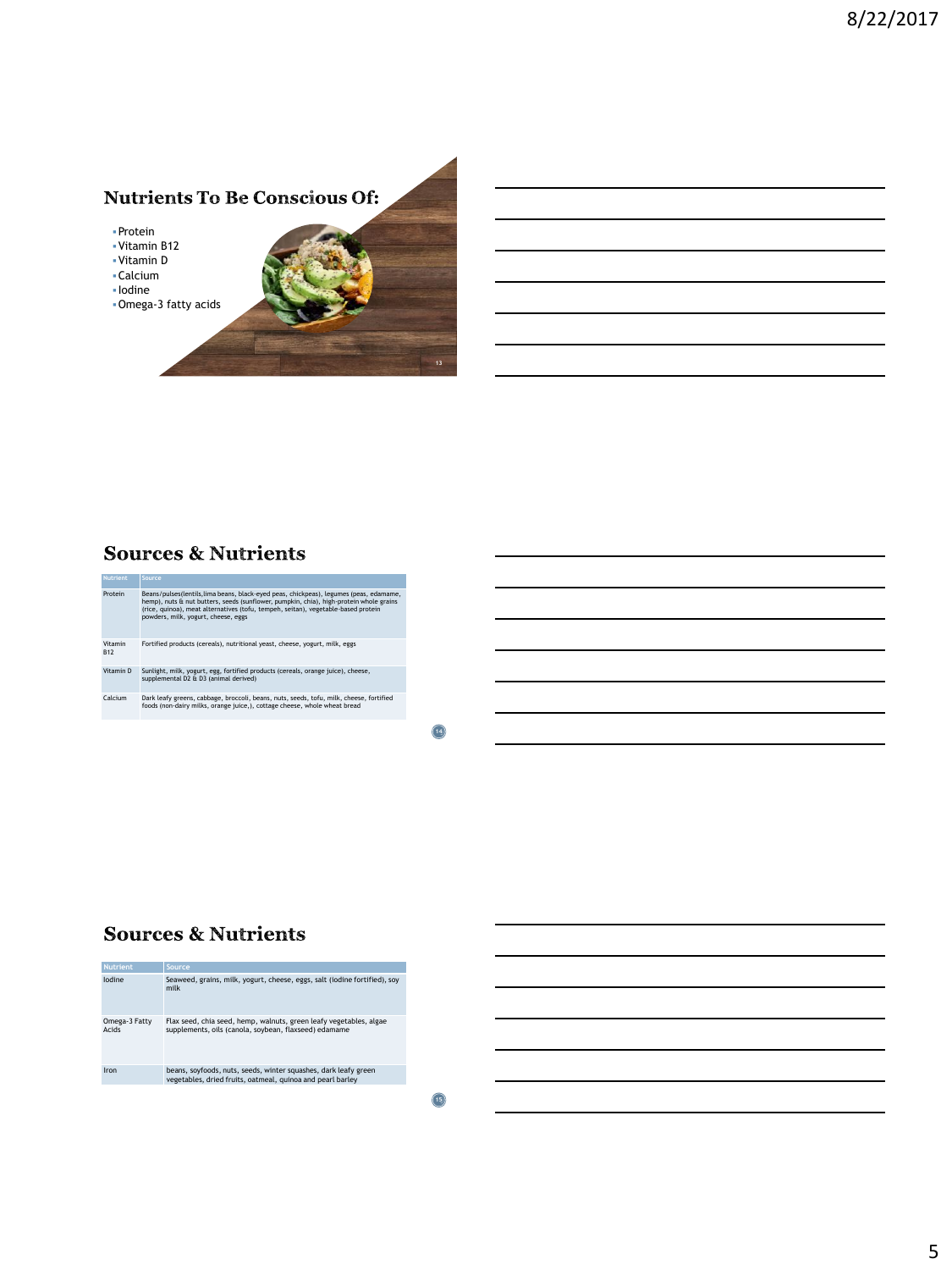

#### **Standard 2000-2200 Calorie Exchange Plan**

**Breakfast<br>- 1** fruit<br>- 1 protein<br>- 2 grains<br>- 1 milk **10:00 SNACK:**<br>- 1 fruit<br>- 1 protein **Lunch<br>- 2 Proteins<br>- 2 grains<br>- 1 fruit<br>- 1 fat 2:00 Snack** - 1 grain -1 protein **Dinner:**<br>- 3 Proteins<br>- 2 Grains<br>- 1 Veggie<br>- 1 Fat<br>- 1 Milk **8:00 Snack** - fruit/juice

**16**



- 1 banana - 2 tablespoons peanut butter - 2 slices whole-grain toast - 1 cup calcium-fortified soy milk

*548 calories, 69g carbohydrates, 23g fat, 23g protein*

**10:00 SNACK:**

- 1 apple - ½ cup steamed edamame *166 calories, 27g CHO, 4g fat, 9g protein*  **Lunch**

- 1 veggie burger patty 100% sandwich roll 1 cup blueberries lettuce, tomato, sliced cucumber ¼ avocado 1 cup baked sweet potato cubes
- *605 calories, 100g CHO, 17g fat, 21g protein*

**2:00 Snack** - 1 ounces whole grain crackers -1/4 cup hummus *194 calories, 26g CHO, 8g fat, 5g protein* **Dinner: (Taco Bowl)**  - 1 cup black beans - 1 cup brown rice - 1 cup steamed spinach leaves - ½ cup pico de gallo salsa - ¼ cup guacamole - 1 cup calcium-fortified soy milk *673 calories, 110 CHO, 15g fat, 30g protein* **8:00 Snack**

- fruit juice sorbet bar

**17**

## **Vegan Meal Plan Totals:**

▪ 2227 calories

▪ 350g CHO

▪ 63g Fat (11g saturated, 27g monounsaturated, 19g polyunsaturated)

▪ 89g protein

1363mg calcium (136% RDA) 23mg iron (128% RDA) 14mg Zinc (171% RDA) 5.4 µg Vitamin B12 (224% RDA) 16g linoleic acid 1g linolenic acid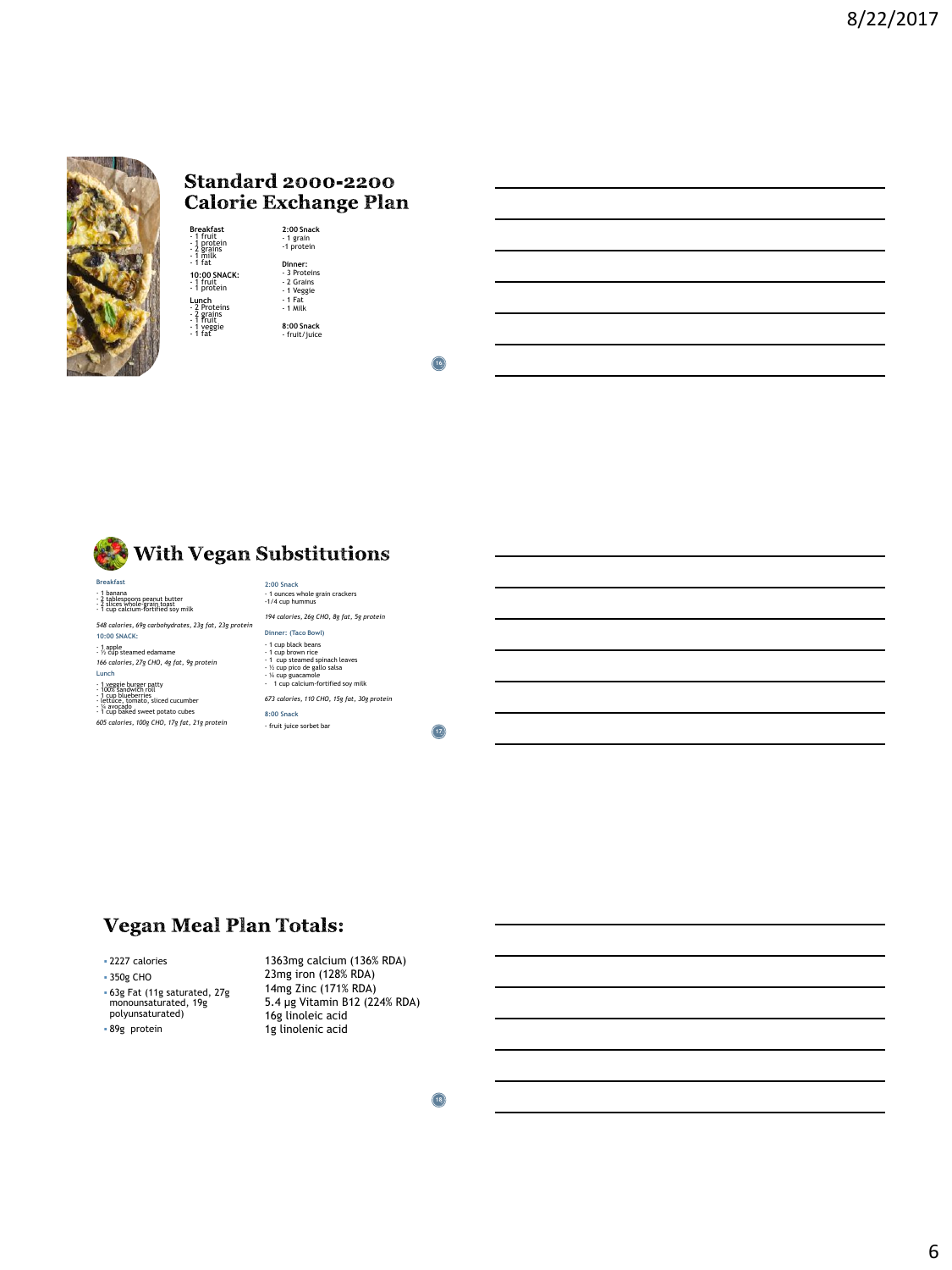# **Removing Labels**

- Focus more on nutrition, less on labels
- Just talk about food!
- Less likely to use labels themselves
- "Liberalizing" diet using vegan versions for challenge
- Consider supplements
- Be honest with over-hyped claims



# **In Conclusion:**

- Consider personal bias
- Patients might be less likely to seek help if they feel you are working against them
- Cannot assume someone is vegetarian/vegan for an unhealthy reason
- "Meet patients where they are" in order to build trust, rapport, and compliance ▪ Giving them ACHIEVABLE, REALISTIC goals they can stick to will better help them recover
- "To realize full recovery and to prevent relapse, it is important to consider not only eating behavior and weight, but also psychological, emotional, and social criteria" (Noordenbos & Seubring 2006).

**20**